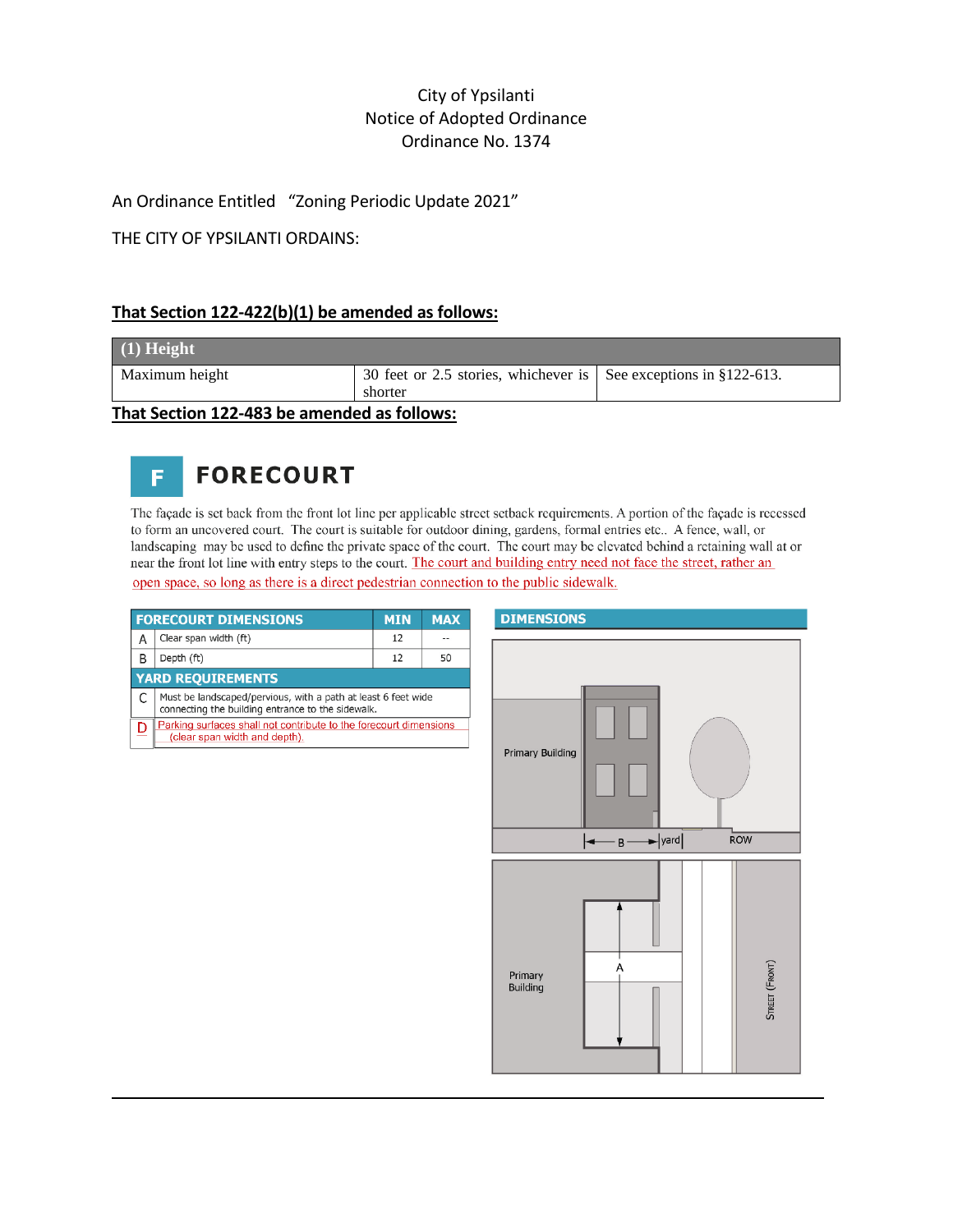#### **That Section 122-531(a) be amended as follows:**

(a) Prohibited home occupations. The following are not permitted as home occupations: animal grooming establishments, barber shops or beauty parlors with more than one stylist or chair, medical clinics or hospitals with more than one practitioner and one non-practicing staff, commercial stables, day care centers (except when properly permitted as family day care homes, group day care homes, adult foster care family homes, and adult foster care small group homes), kennels, , restaurants, vehicle repair or painting, retail or wholesale sales of any items stocked on the premises, landscape installation and maintenance businesses, construction contractors, snow removal, funeral homes, nursing homes, antique shops, bed and breakfast establishments, private clubs, trailer rentals, adult regulated uses, millinery and other apparel shops, veterinarian's office, clinic or hospital, any use involving the distribution of firearms or the storage of firearms intended for sale or distribution, or any use that endangers the health, safety, and welfare of any other persons residing in that area by reason of noise, noxious odors, unsanitary or unsightly conditions, fire hazards and the like. This section is not intended to prohibit offices related to the administration of construction contracting, landscaping, maintenance, or snow removal businesses.

### **That Section 122-682(c) be amended as follows:**

(c) Surfacing. Parking areas and driveways shall be surfaced with crushed limestone or similar gravel material, or shall be hard surfaced with asphalt, concrete, or similar bonded material. Porous paving is also allowed. However, parking areas which are designed for five or more spaces must meet the requirements of §122-683. That portion of the driveway between the lot line and the public way shall be paved with concrete a minimum of six inches thick for residential occupancies. Curb cuts along state trunk lines shall comply with the requirements of the state department of transportation. All other curb cuts shall comply with adopted standards of the Department of Public Works. Surfacing for parking areas and driveways shall be no closer than two feet from property lines, except where connecting to the public way. The City Planner may waive this requirement in whole or in part with a finding that the lot shares a common access and common parking with the adjoining lot, or that stormwater, landscaping, and other similar concerns have been adequately addressed with other methods.

# MADE, PASSED AND ADOPTED BY THE YPSILANTI CITY COUNCIL THIS 2nd DAY OF March, 2021.

Andrew Hellenga, City Clerk

\_\_\_\_\_\_\_\_\_\_\_\_\_\_\_\_\_\_\_\_\_\_\_\_\_\_\_\_\_\_

\_\_\_\_\_\_\_\_\_\_\_\_\_\_\_\_\_\_\_\_\_\_\_\_\_\_\_\_\_\_\_

\_\_\_\_\_\_\_\_\_\_\_\_\_\_\_\_\_\_\_\_\_\_\_\_\_\_\_\_\_\_\_\_

Attest

I do hereby confirm that the above Ordinance No. 1374 was published according to Section 11.13 of the City Charter on the 11th day of March, 2021.

Andrew Hellenga, City Clerk

## CERTIFICATE OF ADOPTING

I hereby certify that the foregoing is a true copy of the Ordinance passed at the regular meeting of the City Council held on the 2nd day of March, 2021.

Andrew Hellenga, City Clerk

Notice Published: January 28, 2021